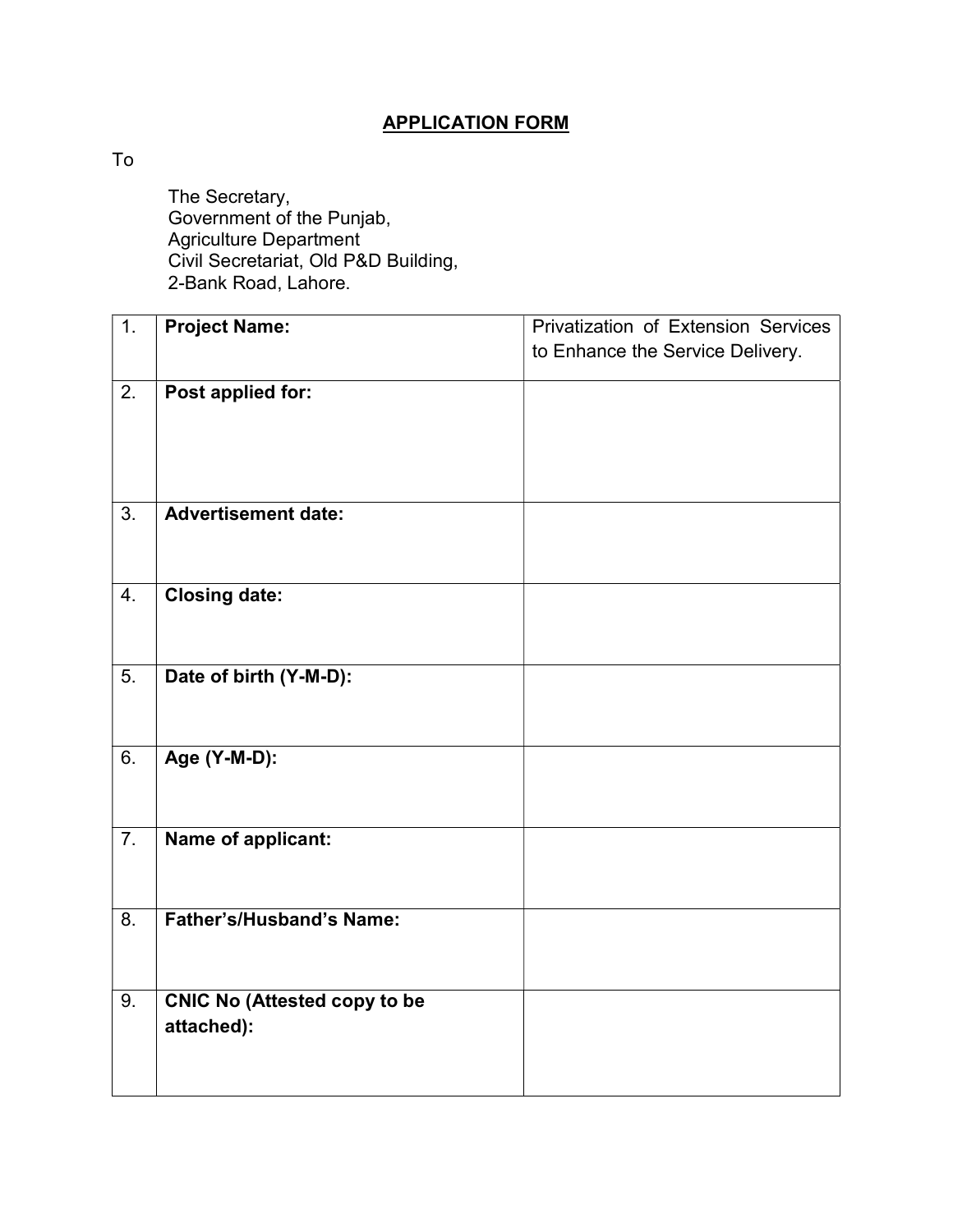| 10.       | <b>Email Address:</b>                                                                                                     |                    |                       |  |                                  |                 |                           |
|-----------|---------------------------------------------------------------------------------------------------------------------------|--------------------|-----------------------|--|----------------------------------|-----------------|---------------------------|
| 11.       | <b>Cell/Mobile No:</b>                                                                                                    |                    |                       |  |                                  |                 |                           |
| 12.       | <b>Postal Address:</b>                                                                                                    |                    |                       |  |                                  |                 |                           |
| 13.       | Domicile (Attested copy to be<br>attached):                                                                               |                    |                       |  |                                  |                 |                           |
| 14.       | <b>Experience Certificate(s) (if any)</b><br>(Attested copies to be attached):                                            |                    |                       |  |                                  |                 |                           |
| 15.       | Release order issued by the concerned<br>Institute (In case of Ex-servicemen)<br>(Attested copy to be attached):          |                    |                       |  |                                  |                 |                           |
| 16.       | Hafiz-e-Quran Certificate issued by<br>authorized Institute/Madrissa (Attested<br>copy to be attached):                   |                    |                       |  |                                  |                 |                           |
| 17.       | Equivalency certificate issued by the<br><b>HEC/authorized Institute (if required)</b><br>(Attested copy to be attached): |                    |                       |  |                                  |                 |                           |
| 18.       | Three Photographs (Attested copies to<br>be attached) one on front side, two on<br>back side:                             |                    |                       |  |                                  |                 |                           |
| 19.       | C.V of the candidate:                                                                                                     |                    |                       |  | (copy to be attached)            |                 |                           |
| 20.       | <b>Qualifications:</b>                                                                                                    |                    |                       |  | (Attested copies to be attached) |                 |                           |
| Sr.<br>No | Name of the<br>Certificate/Degree                                                                                         | Year of<br>Passing | Total<br><b>Marks</b> |  | <b>Mark</b><br>Obtained          | <b>Division</b> | Field of<br>Study/Subject |
| i.        |                                                                                                                           |                    |                       |  |                                  |                 |                           |
| ii.       |                                                                                                                           |                    |                       |  |                                  |                 |                           |